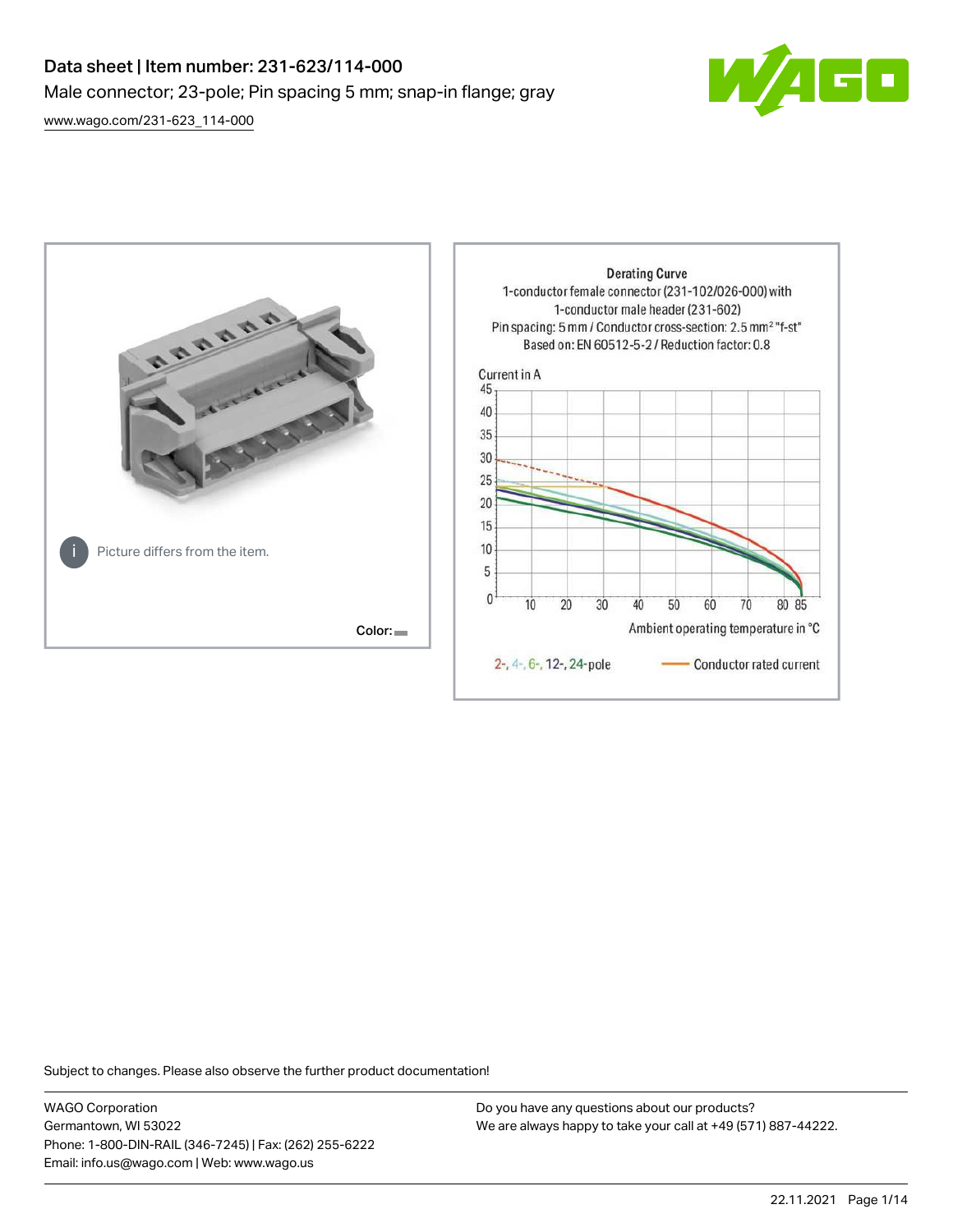



# Item description

- $\blacksquare$ Universal connection for all conductor types
- $\blacksquare$ Easy cable pre-assembly and on-unit wiring via vertical and horizontal CAGE CLAMP® actuation
- $\blacksquare$ For wire-to-wire and board-to-wire connections
- $\blacksquare$ Versions available with snap-in mounting feet or flanges for panel or through-panel mounting
- П With coding fingers

# Data Notes

Safety information 1 The MCS – MULTI CONNECTION SYSTEM includes connectors without breaking capacity in accordance with DIN EN 61984. When

Subject to changes. Please also observe the further product documentation!  $\mathbf{u}$ 

WAGO Corporation Germantown, WI 53022 Phone: 1-800-DIN-RAIL (346-7245) | Fax: (262) 255-6222 Email: info.us@wago.com | Web: www.wago.us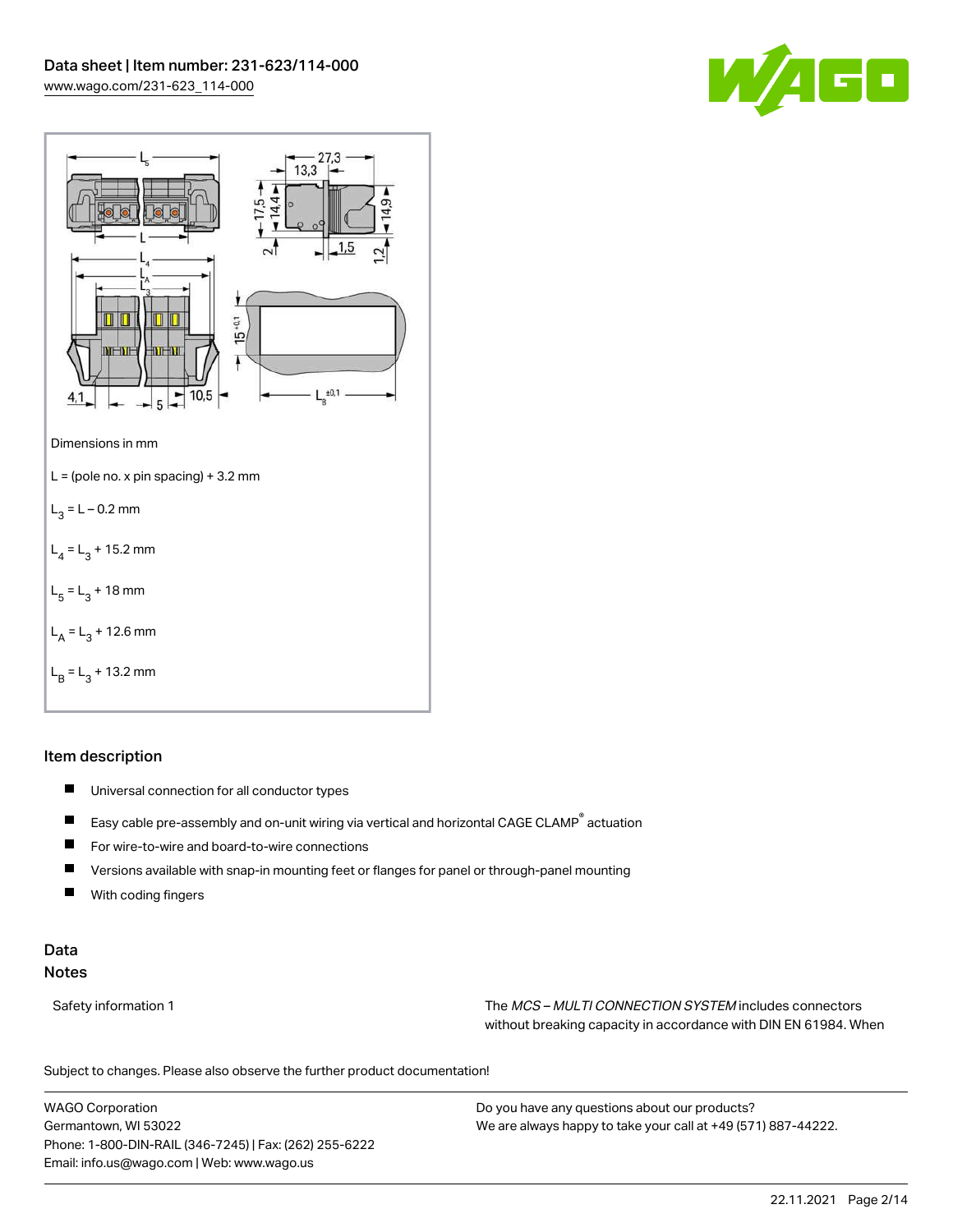

| unmated.                                                         |
|------------------------------------------------------------------|
| ensure header pins, which can be touched, are not live when      |
| /disconnected when live or under load. The circuit design should |
| used as intended, these connectors must not be connected         |

| Variants: | Other pole numbers                                               |
|-----------|------------------------------------------------------------------|
|           | Gold-plated or partially gold-plated contact surfaces            |
|           | Other versions (or variants) can be requested from WAGO Sales or |
|           | configured at https://configurator.wago.com/                     |

# Electrical data

# IEC Approvals

| Ratings per                 | IEC/EN 60664-1                                                       |
|-----------------------------|----------------------------------------------------------------------|
| Rated voltage (III / 3)     | 320 V                                                                |
| Rated surge voltage (III/3) | 4 <sub>kV</sub>                                                      |
| Rated voltage (III/2)       | 320 V                                                                |
| Rated surge voltage (III/2) | 4 <sub>k</sub> V                                                     |
| Nominal voltage (II/2)      | 630 V                                                                |
| Rated surge voltage (II/2)  | 4 <sub>k</sub> V                                                     |
| Rated current               | 12A                                                                  |
| Legend (ratings)            | (III / 2) $\triangleq$ Overvoltage category III / Pollution degree 2 |

# UL Approvals

| Approvals per                  | UL 1059 |
|--------------------------------|---------|
| Rated voltage UL (Use Group B) | 300 V   |
| Rated current UL (Use Group B) | 15 A    |
| Rated voltage UL (Use Group D) | 300 V   |
| Rated current UL (Use Group D) | 10 A    |

# Ratings per UL

| Rated voltage UL 1977 | 600 V |
|-----------------------|-------|
| Rated current UL 1977 |       |

# CSA Approvals

| Approvals per                   | <b>CSA</b> |
|---------------------------------|------------|
| Rated voltage CSA (Use Group B) | 300 V      |
| Rated current CSA (Use Group B) | 15 A       |
| Rated voltage CSA (Use Group D) | 300 V      |

Subject to changes. Please also observe the further product documentation!

| <b>WAGO Corporation</b>                                | Do you have any questions about our products?                 |
|--------------------------------------------------------|---------------------------------------------------------------|
| Germantown, WI 53022                                   | We are always happy to take your call at +49 (571) 887-44222. |
| Phone: 1-800-DIN-RAIL (346-7245)   Fax: (262) 255-6222 |                                                               |
| Email: info.us@wago.com   Web: www.wago.us             |                                                               |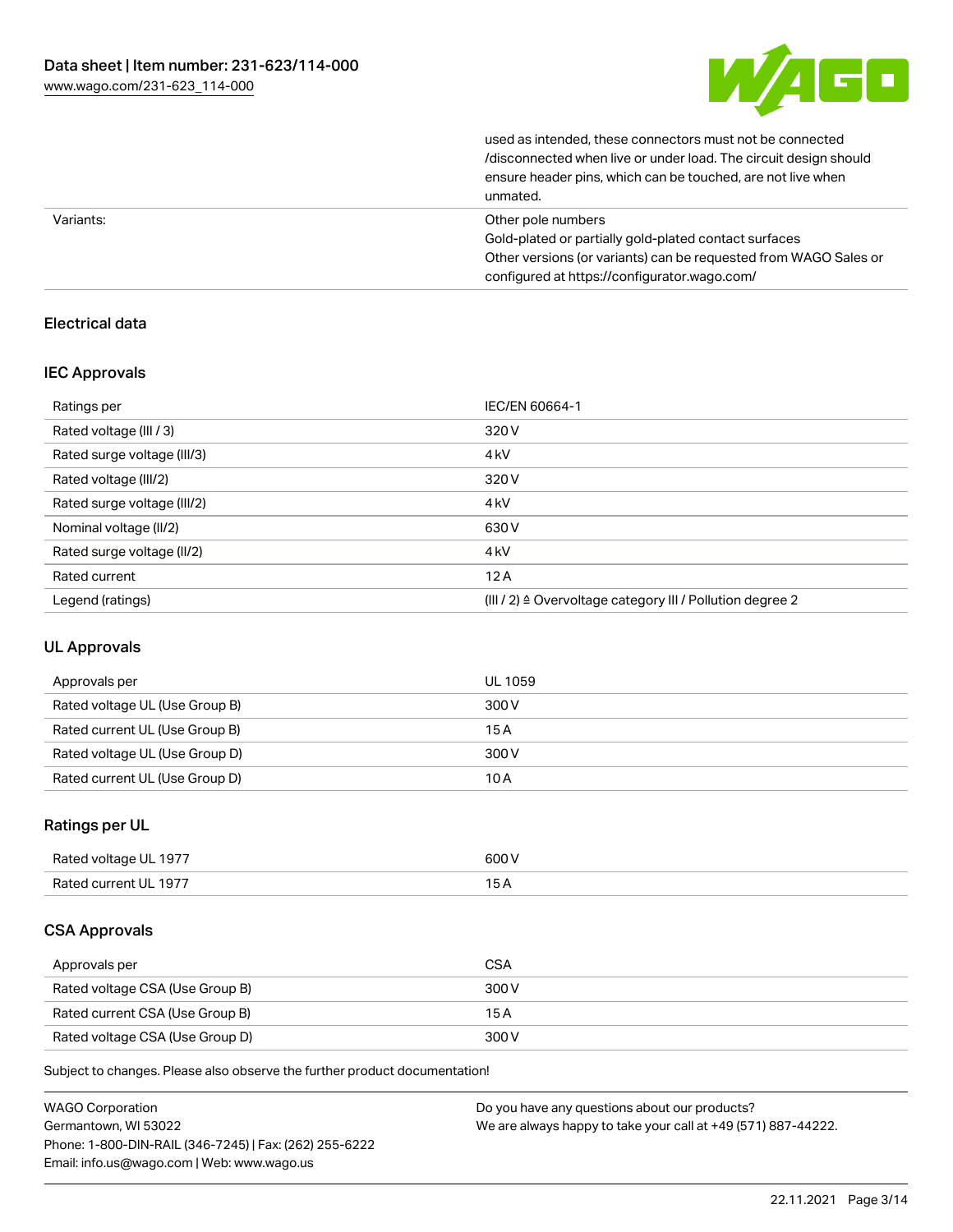[www.wago.com/231-623\\_114-000](http://www.wago.com/231-623_114-000)



| Rated current CSA (Use Group D) |  |
|---------------------------------|--|
|                                 |  |

# Connection data

| Total number of connection points | 23 |
|-----------------------------------|----|
| Total number of potentials        | 23 |
| Number of connection types        |    |
| Number of levels                  |    |

# Connection 1

| Connection technology                             | CAGE CLAMP                              |
|---------------------------------------------------|-----------------------------------------|
| Actuation type                                    | Operating tool                          |
| Solid conductor                                   | $0.08$ 2.5 mm <sup>2</sup> / 28  12 AWG |
| Fine-stranded conductor                           | $0.08$ 2.5 mm <sup>2</sup> / 28  12 AWG |
| Fine-stranded conductor; with insulated ferrule   | $0.251.5$ mm <sup>2</sup>               |
| Fine-stranded conductor; with uninsulated ferrule | $0.252.5$ mm <sup>2</sup>               |
| Strip length                                      | 89 mm / 0.31  0.35 inch                 |
| Number of poles                                   | 23                                      |
| Conductor entry direction to mating direction     | 0°                                      |

# Physical data

| Pin spacing | 5 mm / 0.197 inch    |
|-------------|----------------------|
| Width       | 136 mm / 5.354 inch  |
| Height      | 17.5 mm / 0.689 inch |
| Depth       | 27.5 mm / 1.083 inch |

# Mechanical data

| Housing sheet thickness | $0.5$ 2.5 mm / 0.02  0.098 inch |
|-------------------------|---------------------------------|
| Mounting type           | Snap-in                         |
| Mounting type           | Feed-through mounting           |

# Plug-in connection

| Contact type (pluggable connector) | Male connector/plug |
|------------------------------------|---------------------|
| Connector (connection type)        | for conductor       |
| Mismating protection               | No                  |
| Locking of plug-in connection      | Without             |

Subject to changes. Please also observe the further product documentation! Material data

| <b>WAGO Corporation</b>                                | Do you have any questions about our products?                 |
|--------------------------------------------------------|---------------------------------------------------------------|
| Germantown, WI 53022                                   | We are always happy to take your call at +49 (571) 887-44222. |
| Phone: 1-800-DIN-RAIL (346-7245)   Fax: (262) 255-6222 |                                                               |
| Email: info.us@wago.com   Web: www.wago.us             |                                                               |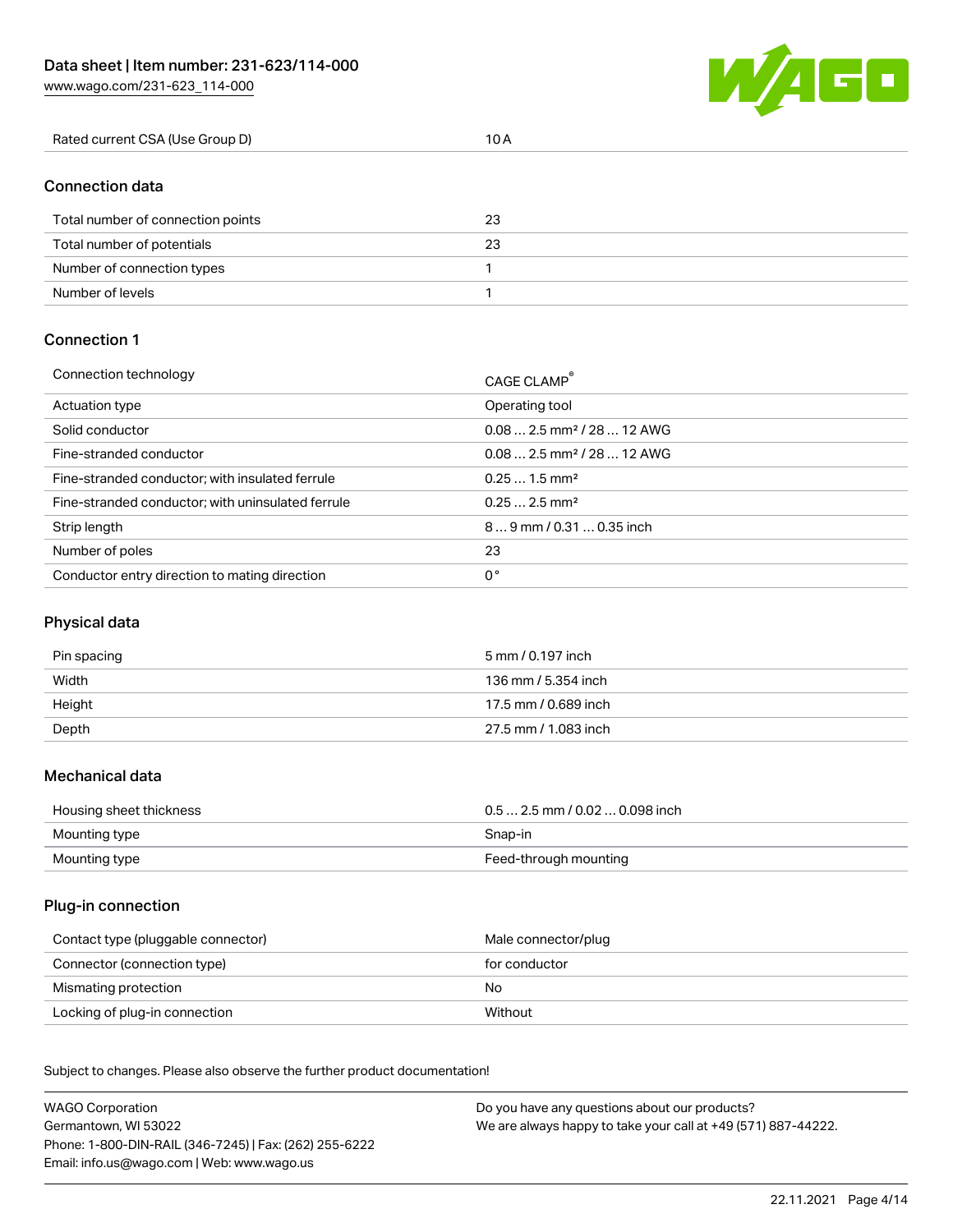

# Material data

| Color                       | gray                                   |
|-----------------------------|----------------------------------------|
| Material group              |                                        |
| Insulation material         | Polyamide (PA66)                       |
| Flammability class per UL94 | V <sub>0</sub>                         |
| Clamping spring material    | Chrome nickel spring steel (CrNi)      |
| Contact material            | Electrolytic copper (E <sub>Cu</sub> ) |
| Contact plating             | tin-plated                             |
| Fire load                   | 0.651 MJ                               |
| Weight                      | 36.1 <sub>g</sub>                      |
|                             |                                        |

#### Environmental requirements

| Limit temperature range | . +100 °C<br>$-60$ |
|-------------------------|--------------------|
|-------------------------|--------------------|

# Commercial data

| Product Group         | 3 (Multi Conn. System) |
|-----------------------|------------------------|
| PU (SPU)              | 10 Stück               |
| Packaging type        | box                    |
| Country of origin     | DE                     |
| <b>GTIN</b>           | 4050821216216          |
| Customs tariff number | 8536694040             |

# Approvals / Certificates

## Country specific Approvals

| Logo | Approval                               | <b>Additional Approval Text</b> | Certificate<br>name |
|------|----------------------------------------|---------------------------------|---------------------|
|      | CВ<br><b>DEKRA Certification B.V.</b>  | IEC 61984                       | NL-39756            |
|      | <b>CSA</b><br>DEKRA Certification B.V. | C <sub>22.2</sub>               | 1466354             |

#### Ship Approvals

|      |                             |                                 | Certificate |
|------|-----------------------------|---------------------------------|-------------|
| Logo | Approval                    | <b>Additional Approval Text</b> | name        |
|      | <b>ABS</b>                  | -                               | $19-$       |
|      | American Bureau of Shipping |                                 | HG1869876-  |

Subject to changes. Please also observe the further product documentation!

| <b>WAGO Corporation</b>                                | Do you have any questions about our products?                 |
|--------------------------------------------------------|---------------------------------------------------------------|
| Germantown, WI 53022                                   | We are always happy to take your call at +49 (571) 887-44222. |
| Phone: 1-800-DIN-RAIL (346-7245)   Fax: (262) 255-6222 |                                                               |
| Email: info.us@wago.com   Web: www.wago.us             |                                                               |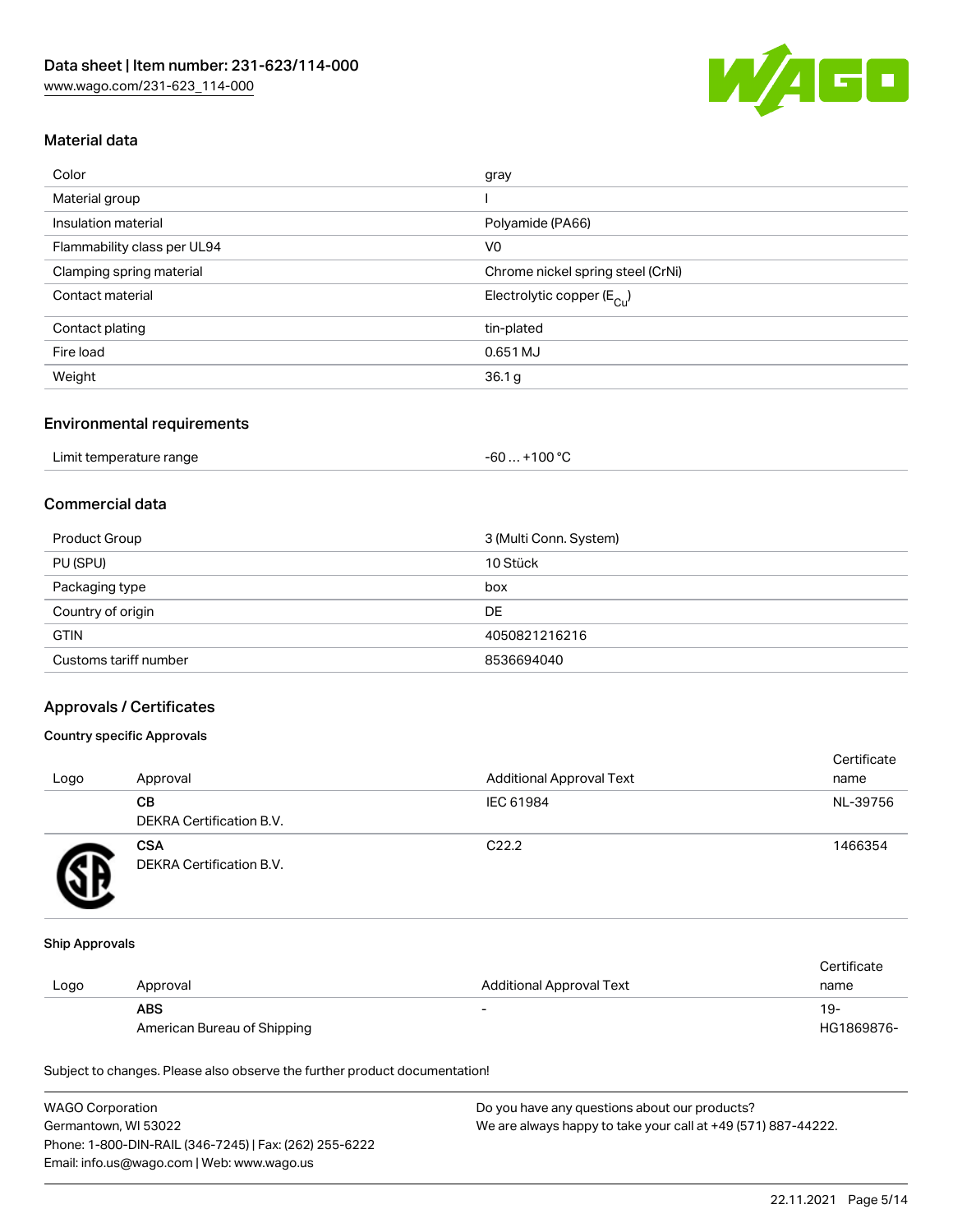

| ABS                 |                                        |                                 | <b>PDA</b>  |
|---------------------|----------------------------------------|---------------------------------|-------------|
|                     | BV                                     | <b>IEC 60998</b>                | 11915/D0    |
| <b>BUREAU</b>       | Bureau Veritas S.A.                    |                                 | <b>BV</b>   |
|                     | <b>DNV GL</b>                          | -                               | TAE000016Z  |
|                     | Det Norske Veritas, Germanischer Lloyd |                                 |             |
| <b>UL-Approvals</b> |                                        |                                 |             |
|                     |                                        |                                 | Certificate |
| Logo                | Approval                               | <b>Additional Approval Text</b> | name        |

| Logo                          | Approval                             | <b>Additional Approval Text</b> | name   |
|-------------------------------|--------------------------------------|---------------------------------|--------|
| J<br>$\overline{\phantom{a}}$ | UL<br>Underwriters Laboratories Inc. | <b>UL 1977</b>                  | E45171 |

# Counterpart



Item no.231-123/026-000 Female plug; 23-pole; 12 AWG max; pin spacing 5 mm; 1 conductor per pole; gray [www.wago.com/231-123/026-000](https://www.wago.com/231-123/026-000)

#### Optional accessories

| ۰.<br>v<br>×<br>×<br>×<br>۰. |
|------------------------------|
|------------------------------|

| Operating tool |                                                                                                                 |                      |
|----------------|-----------------------------------------------------------------------------------------------------------------|----------------------|
|                | Item no.: 209-130<br>Operating tool; suitable for 264, 280 and 281 Series; 1-way; of insulating material; white | www.wago.com/209-130 |
|                | Item no.: 209-132<br>Operating tool; for connecting comb-style jumper bar; 2-way; of insulating material        | www.wago.com/209-132 |
|                | Item no.: 231-159<br>Operating tool; natural                                                                    | www.wago.com/231-159 |
|                | Item no.: 210-250<br>Operating tool; for MCS MINI & MIDI with CAGE CLAMP <sup>®</sup> connection; red           | www.wago.com/210-250 |
|                | Item no.: 231-231<br>Combination operating tool; red                                                            | www.wago.com/231-231 |
|                | Item no.: 210-657                                                                                               |                      |

Subject to changes. Please also observe the further product documentation!

WAGO Corporation Germantown, WI 53022 Phone: 1-800-DIN-RAIL (346-7245) | Fax: (262) 255-6222 Email: info.us@wago.com | Web: www.wago.us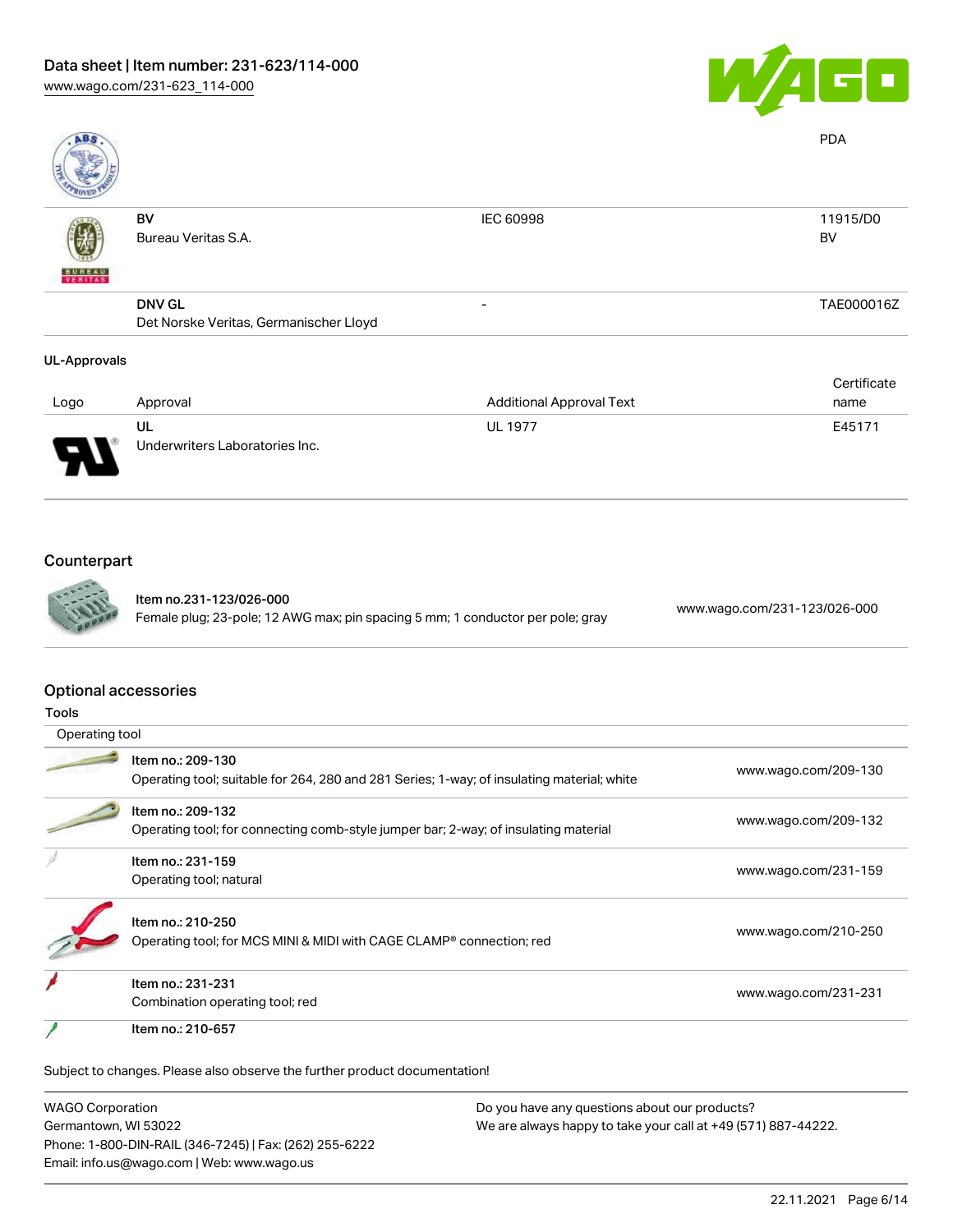

|                 | Operating tool; Blade: 3.5 x 0.5 mm; with a partially insulated shaft; short; multicoloured                             | www.wago.com/210-657 |
|-----------------|-------------------------------------------------------------------------------------------------------------------------|----------------------|
|                 | Item no.: 210-720<br>Operating tool; Blade: 3.5 x 0.5 mm; with a partially insulated shaft; multicoloured               | www.wago.com/210-720 |
|                 | Item no.: 231-131<br>Operating tool; made of insulating material; 1-way; loose; white                                   | www.wago.com/231-131 |
|                 | Item no.: 231-291<br>Operating tool; made of insulating material; 1-way; loose; red                                     | www.wago.com/231-291 |
|                 | Item no.: 280-432<br>Operating tool; made of insulating material; 2-way; white                                          | www.wago.com/280-432 |
|                 | Item no.: 280-434<br>Operating tool; made of insulating material; 4-way                                                 | www.wago.com/280-434 |
|                 | Item no.: 280-437<br>Operating tool; made of insulating material; 7-way                                                 | www.wago.com/280-437 |
|                 | Item no.: 280-440<br>Operating tool; made of insulating material; 10-way                                                | www.wago.com/280-440 |
|                 | Item no.: 280-435<br>Operating tool; made of insulating material; 5-way; gray                                           | www.wago.com/280-435 |
|                 | Item no.: 280-436<br>Operating tool; made of insulating material; 6-way                                                 | www.wago.com/280-436 |
|                 | Item no.: 280-438<br>Operating tool; made of insulating material; 8-way                                                 | www.wago.com/280-438 |
|                 | Item no.: 280-433<br>Operating tool; made of insulating material; 3-way                                                 | www.wago.com/280-433 |
| <b>Ferrules</b> |                                                                                                                         |                      |
| Ferrule         | Item no.: 216-101<br>Ferrule; Sleeve for 0.5 mm <sup>2</sup> / AWG 22; uninsulated; electro-tin plated; silver-colored  | www.wago.com/216-101 |
|                 | Item no.: 216-104<br>Ferrule; Sleeve for 1.5 mm <sup>2</sup> / AWG 16; uninsulated; electro-tin plated; silver-colored  | www.wago.com/216-104 |
|                 | Item no.: 216-106<br>Ferrule; Sleeve for 2.5 mm <sup>2</sup> / AWG 14; uninsulated; electro-tin plated; silver-colored  | www.wago.com/216-106 |
|                 | Item no.: 216-102<br>Ferrule; Sleeve for 0.75 mm <sup>2</sup> / AWG 20; uninsulated; electro-tin plated; silver-colored | www.wago.com/216-102 |
|                 | Item no.: 216-103                                                                                                       |                      |

WAGO Corporation Germantown, WI 53022 Phone: 1-800-DIN-RAIL (346-7245) | Fax: (262) 255-6222 Email: info.us@wago.com | Web: www.wago.us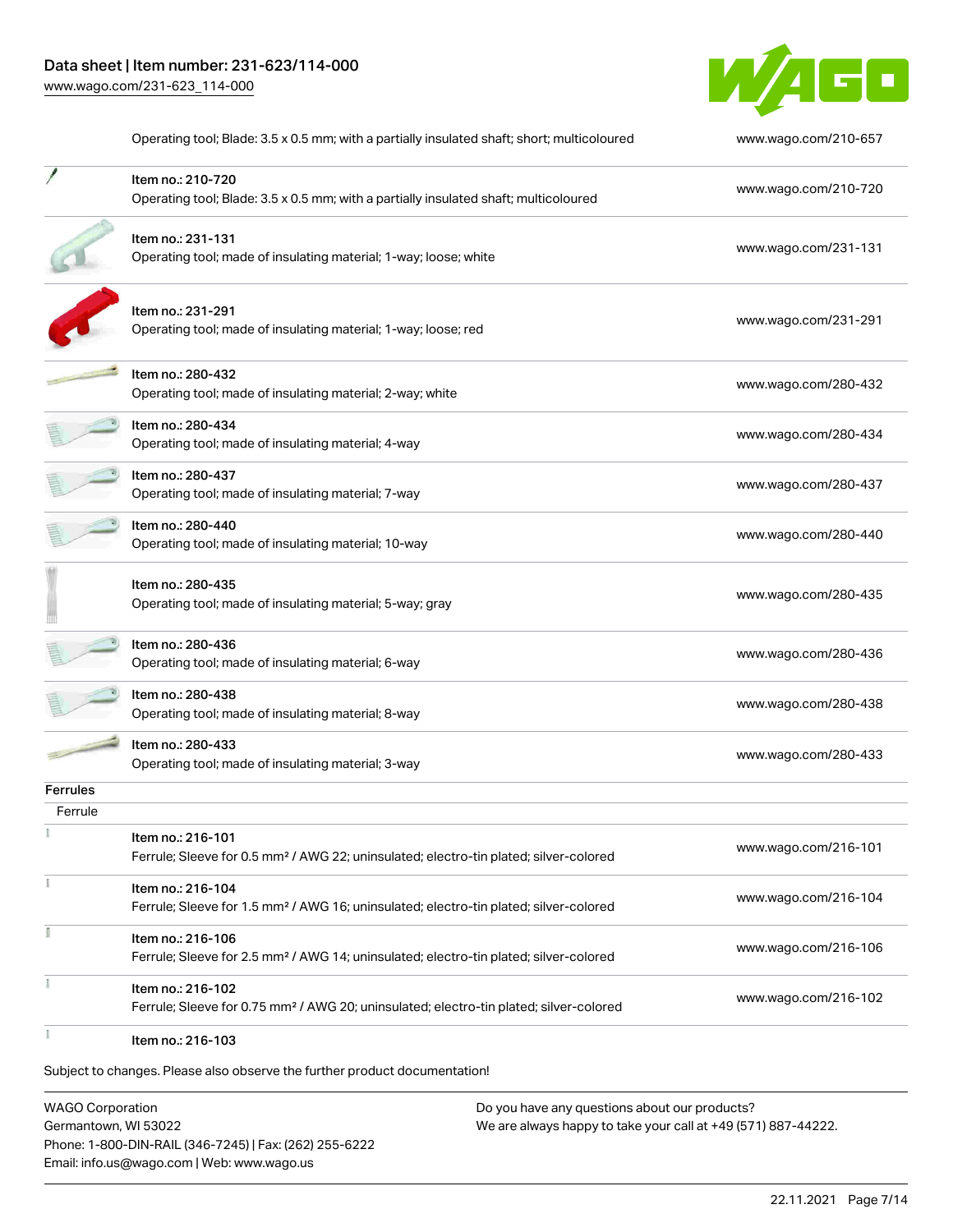Phone: 1-800-DIN-RAIL (346-7245) | Fax: (262) 255-6222

Email: info.us@wago.com | Web: www.wago.us



Ferrule; Sleeve for 1 mm<sup>2</sup> / AWG 18; uninsulated; electro-tin plated [www.wago.com/216-103](http://www.wago.com/216-103)

|   | Item no.: 216-123<br>Ferrule; Sleeve for 1 mm <sup>2</sup> / AWG 18; uninsulated; electro-tin plated; silver-colored                                                                              | www.wago.com/216-123                                                                                           |
|---|---------------------------------------------------------------------------------------------------------------------------------------------------------------------------------------------------|----------------------------------------------------------------------------------------------------------------|
|   | Item no.: 216-122<br>Ferrule; Sleeve for 0.75 mm <sup>2</sup> / AWG 20; uninsulated; electro-tin plated; silver-colored                                                                           | www.wago.com/216-122                                                                                           |
|   | Item no.: 216-124<br>Ferrule; Sleeve for 1.5 mm <sup>2</sup> / AWG 16; uninsulated; electro-tin plated                                                                                            | www.wago.com/216-124                                                                                           |
|   | Item no.: 216-142<br>Ferrule; Sleeve for 0.75 mm <sup>2</sup> / 18 AWG; uninsulated; electro-tin plated; electrolytic copper; gastight<br>crimped; acc. to DIN 46228, Part 1/08.92                | www.wago.com/216-142                                                                                           |
|   | Item no.: 216-132<br>Ferrule; Sleeve for 0.34 mm <sup>2</sup> / AWG 24; uninsulated; electro-tin plated                                                                                           | www.wago.com/216-132                                                                                           |
|   | Item no.: 216-121<br>Ferrule; Sleeve for 0.5 mm <sup>2</sup> / AWG 22; uninsulated; electro-tin plated; silver-colored                                                                            | www.wago.com/216-121                                                                                           |
|   | Item no.: 216-143<br>Ferrule; Sleeve for 1 mm <sup>2</sup> / AWG 18; uninsulated; electro-tin plated; electrolytic copper; gastight<br>crimped; acc. to DIN 46228, Part 1/08.92                   | www.wago.com/216-143                                                                                           |
|   | Item no.: 216-131<br>Ferrule; Sleeve for 0.25 mm <sup>2</sup> / AWG 24; uninsulated; electro-tin plated; silver-colored                                                                           | www.wago.com/216-131                                                                                           |
|   | Item no.: 216-141<br>Ferrule; Sleeve for 0.5 mm <sup>2</sup> / 20 AWG; uninsulated; electro-tin plated; electrolytic copper; gastight<br>crimped; acc. to DIN 46228, Part 1/08.92                 | www.wago.com/216-141                                                                                           |
|   | Item no.: 216-152<br>Ferrule; Sleeve for 0.34 mm <sup>2</sup> / AWG 24; uninsulated; electro-tin plated                                                                                           | www.wago.com/216-152                                                                                           |
|   | Item no.: 216-203<br>Ferrule; Sleeve for 1 mm <sup>2</sup> / AWG 18; insulated; electro-tin plated; red                                                                                           | www.wago.com/216-203                                                                                           |
|   | Item no.: 216-202<br>Ferrule; Sleeve for 0.75 mm <sup>2</sup> / 18 AWG; insulated; electro-tin plated; gray                                                                                       | www.wago.com/216-202                                                                                           |
|   | Item no.: 216-151<br>Ferrule; Sleeve for 0.25 mm <sup>2</sup> / AWG 24; uninsulated; electro-tin plated                                                                                           | www.wago.com/216-151                                                                                           |
| 1 | Item no.: 216-204<br>Ferrule; Sleeve for 1.5 mm <sup>2</sup> / AWG 16; insulated; electro-tin plated; black                                                                                       | www.wago.com/216-204                                                                                           |
|   | Item no.: 216-144<br>Ferrule; Sleeve for 1.5 mm <sup>2</sup> / AWG 16; uninsulated; electro-tin plated; electrolytic copper; gastight<br>crimped; acc. to DIN 46228, Part 1/08.92; silver-colored | www.wago.com/216-144                                                                                           |
|   | Item no.: 216-201<br>Ferrule; Sleeve for 0.5 mm <sup>2</sup> / 20 AWG; insulated; electro-tin plated; white                                                                                       | www.wago.com/216-201                                                                                           |
|   | Item no.: 216-223<br>Ferrule; Sleeve for 1 mm <sup>2</sup> / AWG 18; insulated; electro-tin plated; red                                                                                           | www.wago.com/216-223                                                                                           |
|   | Subject to changes. Please also observe the further product documentation!                                                                                                                        |                                                                                                                |
|   | <b>WAGO Corporation</b><br>Germantown, WI 53022                                                                                                                                                   | Do you have any questions about our products?<br>We are always happy to take your call at +49 (571) 887-44222. |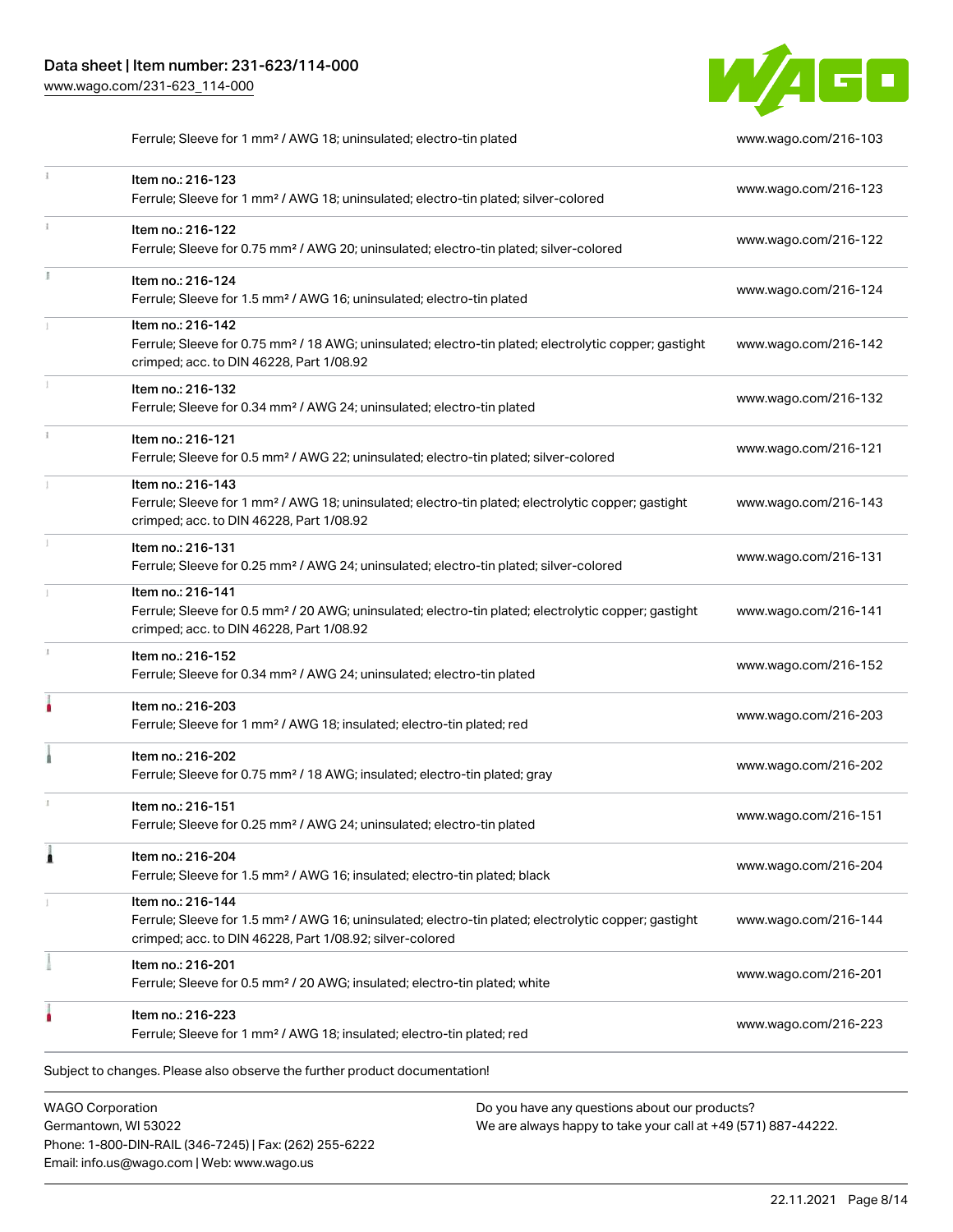# Data sheet | Item number: 231-623/114-000

[www.wago.com/231-623\\_114-000](http://www.wago.com/231-623_114-000)



|                                      | Item no.: 216-241<br>Ferrule; Sleeve for 0.5 mm <sup>2</sup> / 20 AWG; insulated; electro-tin plated; electrolytic copper; gastight<br>crimped; acc. to DIN 46228, Part 4/09.90; white                  | www.wago.com/216-241 |
|--------------------------------------|---------------------------------------------------------------------------------------------------------------------------------------------------------------------------------------------------------|----------------------|
|                                      | Item no.: 216-242<br>Ferrule; Sleeve for 0.75 mm <sup>2</sup> / 18 AWG; insulated; electro-tin plated; electrolytic copper; gastight<br>crimped; acc. to DIN 46228, Part 4/09.90; gray                  | www.wago.com/216-242 |
|                                      | Item no.: 216-222<br>Ferrule; Sleeve for 0.75 mm <sup>2</sup> / 18 AWG; insulated; electro-tin plated; gray                                                                                             | www.wago.com/216-222 |
|                                      | Item no.: 216-221<br>Ferrule; Sleeve for 0.5 mm <sup>2</sup> / 20 AWG; insulated; electro-tin plated; white                                                                                             | www.wago.com/216-221 |
| Â                                    | Item no.: 216-224<br>Ferrule; Sleeve for 1.5 mm <sup>2</sup> / AWG 16; insulated; electro-tin plated; black                                                                                             | www.wago.com/216-224 |
|                                      | Item no.: 216-243<br>Ferrule; Sleeve for 1 mm <sup>2</sup> / AWG 18; insulated; electro-tin plated; electrolytic copper; gastight crimped; www.wago.com/216-243<br>acc. to DIN 46228, Part 4/09.90; red |                      |
| 1                                    | Item no.: 216-244<br>Ferrule; Sleeve for 1.5 mm <sup>2</sup> / AWG 16; insulated; electro-tin plated; electrolytic copper; gastight<br>crimped; acc. to DIN 46228, Part 4/09.90; black                  | www.wago.com/216-244 |
|                                      | Item no.: 216-263<br>Ferrule; Sleeve for 1 mm <sup>2</sup> / AWG 18; insulated; electro-tin plated; electrolytic copper; gastight crimped; www.wago.com/216-263<br>acc. to DIN 46228, Part 4/09.90; red |                      |
| Â                                    | Item no.: 216-264<br>Ferrule; Sleeve for 1.5 mm <sup>2</sup> / AWG 16; insulated; electro-tin plated; electrolytic copper; gastight<br>crimped; acc. to DIN 46228, Part 4/09.90; black                  | www.wago.com/216-264 |
| Â                                    | Item no.: 216-284<br>Ferrule; Sleeve for 1.5 mm <sup>2</sup> / AWG 16; insulated; electro-tin plated; electrolytic copper; gastight<br>crimped; acc. to DIN 46228, Part 4/09.90; black                  | www.wago.com/216-284 |
|                                      | Item no.: 216-262<br>Ferrule; Sleeve for 0.75 mm <sup>2</sup> / 18 AWG; insulated; electro-tin plated; electrolytic copper; gastight<br>crimped; acc. to DIN 46228, Part 4/09.90; gray                  | www.wago.com/216-262 |
|                                      | Item no.: 216-301<br>Ferrule; Sleeve for 0.25 mm <sup>2</sup> / AWG 24; insulated; electro-tin plated; yellow                                                                                           | www.wago.com/216-301 |
|                                      | Item no.: 216-321<br>Ferrule; Sleeve for 0.25 mm <sup>2</sup> / AWG 24; insulated; electro-tin plated; yellow                                                                                           | www.wago.com/216-321 |
|                                      | Item no.: 216-322<br>Ferrule; Sleeve for 0.34 mm <sup>2</sup> / 22 AWG; insulated; electro-tin plated; green                                                                                            | www.wago.com/216-322 |
| ۸                                    | Item no.: 216-302<br>Ferrule; Sleeve for 0.34 mm <sup>2</sup> / 22 AWG; insulated; electro-tin plated; light turquoise                                                                                  | www.wago.com/216-302 |
| Insulations stops<br>Insulation stop |                                                                                                                                                                                                         |                      |

Subject to changes. Please also observe the further product documentation!

WAGO Corporation Germantown, WI 53022 Phone: 1-800-DIN-RAIL (346-7245) | Fax: (262) 255-6222 Email: info.us@wago.com | Web: www.wago.us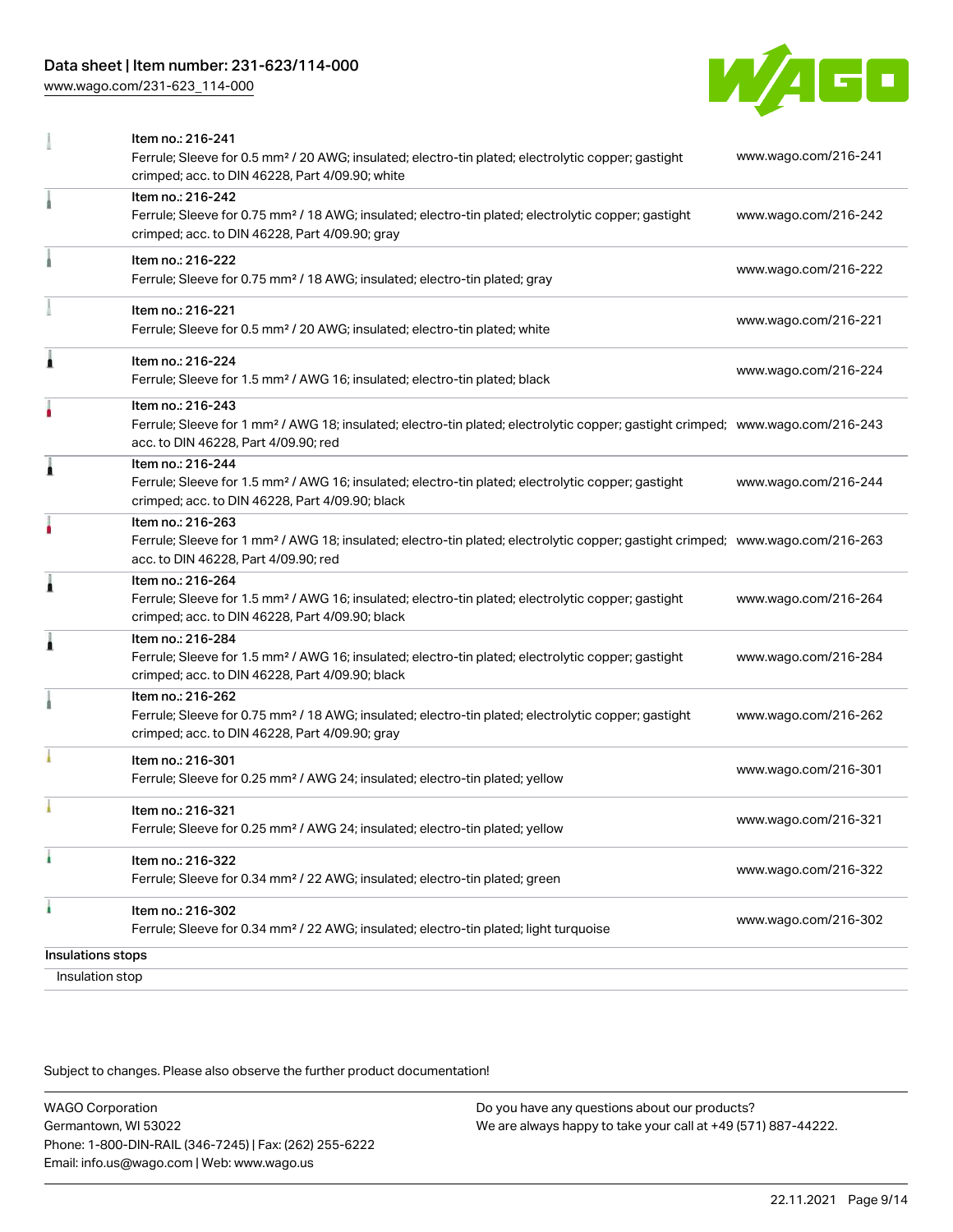# Data sheet | Item number: 231-623/114-000

[www.wago.com/231-623\\_114-000](http://www.wago.com/231-623_114-000)



Item no.: 231-672 Insulation stop; 0.75 - 1 mm²; dark gray



[www.wago.com/231-672](http://www.wago.com/231-672)

|  | e. |  |
|--|----|--|

Item no.: 231-670 Insulation stop; 0.08-0.2 mm² / 0.2 mm² "s"; white [www.wago.com/231-670](http://www.wago.com/231-670) www.wago.com/231-670



Item no.: 231-671 Insulation stop; 0.25 - 0.5 mm²; light gray [www.wago.com/231-671](http://www.wago.com/231-671)

| Marking accessories |                                                                                                                                                                                                 |                                  |
|---------------------|-------------------------------------------------------------------------------------------------------------------------------------------------------------------------------------------------|----------------------------------|
| Marking strip       |                                                                                                                                                                                                 |                                  |
|                     | Item no.: 210-331/500-103<br>Marking strips; as a DIN A4 sheet; MARKED; 1-12 (300x); Height of marker strip: 2.3 mm/0.091 in; Strip<br>length 182 mm; Horizontal marking; Self-adhesive; white  | www.wago.com/210-331<br>/500-103 |
|                     | Item no.: 210-331/500-104<br>Marking strips; as a DIN A4 sheet; MARKED; 13-24 (300x); Height of marker strip: 2.3 mm/0.091 in; Strip<br>length 182 mm; Horizontal marking; Self-adhesive; white | www.wago.com/210-331<br>/500-104 |
|                     | Item no.: 210-332/500-202<br>Marking strips; as a DIN A4 sheet; MARKED; 1-16 (160x); Height of marker strip: 3 mm; Strip length 182<br>mm; Horizontal marking; Self-adhesive; white             | www.wago.com/210-332<br>/500-202 |
|                     | Item no.: 210-332/500-206<br>Marking strips; as a DIN A4 sheet; MARKED; 33-48 (160x); Height of marker strip: 3 mm; Strip length<br>182 mm; Horizontal marking; Self-adhesive; white            | www.wago.com/210-332<br>/500-206 |
|                     | Item no.: 210-332/500-205<br>Marking strips; as a DIN A4 sheet; MARKED; 1-32 (80x); Height of marker strip: 3 mm; Strip length 182<br>mm; Horizontal marking; Self-adhesive; white              | www.wago.com/210-332<br>/500-205 |
|                     | Item no.: 210-332/500-204<br>Marking strips; as a DIN A4 sheet; MARKED; 17-32 (160x); Height of marker strip: 3 mm; Strip length<br>182 mm; Horizontal marking; Self-adhesive; white            | www.wago.com/210-332<br>/500-204 |
| Coding              |                                                                                                                                                                                                 |                                  |
| Coding              |                                                                                                                                                                                                 |                                  |
|                     | Item no.: 231-129<br>Coding key; snap-on type; light gray                                                                                                                                       | www.wago.com/231-129             |
| Jumpers             |                                                                                                                                                                                                 |                                  |
| Jumper              |                                                                                                                                                                                                 |                                  |
|                     | Item no.: 231-905<br>Jumper; for conductor entry; 5-way; insulated; gray                                                                                                                        | www.wago.com/231-905             |
|                     | Item no.: 231-903<br>Jumper; for conductor entry; 3-way; insulated; gray                                                                                                                        | www.wago.com/231-903             |

Subject to changes. Please also observe the further product documentation!

WAGO Corporation Germantown, WI 53022 Phone: 1-800-DIN-RAIL (346-7245) | Fax: (262) 255-6222 Email: info.us@wago.com | Web: www.wago.us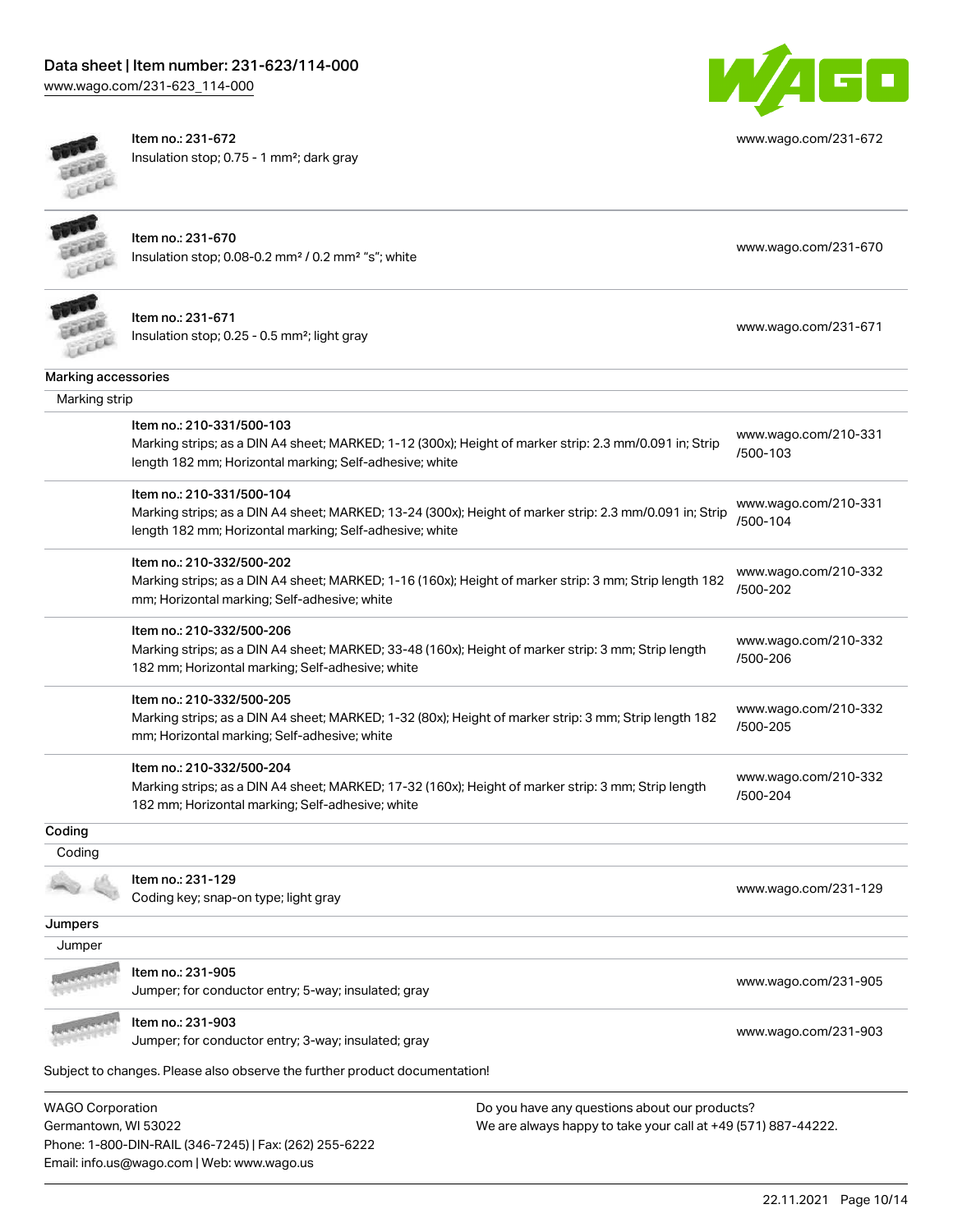# Data sheet | Item number: 231-623/114-000

[www.wago.com/231-623\\_114-000](http://www.wago.com/231-623_114-000)



|                                                                       | Item no.: 231-907<br>Jumper; for conductor entry; 7-way; insulated; gray                                                                                                                     |     |               | www.wago.com/231-907 |  |
|-----------------------------------------------------------------------|----------------------------------------------------------------------------------------------------------------------------------------------------------------------------------------------|-----|---------------|----------------------|--|
|                                                                       | Item no.: 231-910<br>Jumper; for conductor entry; 10-way; insulated; gray                                                                                                                    |     |               | www.wago.com/231-910 |  |
|                                                                       | Item no.: 231-902<br>Jumper; for conductor entry; 2-way; insulated; gray                                                                                                                     |     |               | www.wago.com/231-902 |  |
| Cover                                                                 |                                                                                                                                                                                              |     |               |                      |  |
| Cover                                                                 |                                                                                                                                                                                              |     |               |                      |  |
|                                                                       | Item no.: 231-668<br>Lockout caps; for covering unused clamping units; gray                                                                                                                  |     |               | www.wago.com/231-668 |  |
| <b>Downloads</b>                                                      |                                                                                                                                                                                              |     |               |                      |  |
| Documentation                                                         |                                                                                                                                                                                              |     |               |                      |  |
| <b>Additional Information</b><br>Technical explanations<br>2019 Apr 3 |                                                                                                                                                                                              |     | pdf<br>2.0 MB | Download             |  |
| <b>CAD files</b>                                                      |                                                                                                                                                                                              |     |               |                      |  |
| <b>CAE</b> data                                                       |                                                                                                                                                                                              |     |               |                      |  |
| ZUKEN Portal 231-623/114-000                                          |                                                                                                                                                                                              | URL | Download      |                      |  |
| CAD data                                                              |                                                                                                                                                                                              |     |               |                      |  |
| 2D/3D Models 231-623/114-000                                          |                                                                                                                                                                                              |     | <b>URL</b>    | Download             |  |
|                                                                       | <b>Environmental Product Compliance</b>                                                                                                                                                      |     |               |                      |  |
| <b>Compliance Search</b>                                              |                                                                                                                                                                                              |     |               |                      |  |
|                                                                       | Environmental Product Compliance 231-623/114-000<br>1-conductor male connector; CAGE CLAMP®; 2.5 mm <sup>2</sup> ; Pin spacing 5 mm; 23-pole;<br>Snap-in flange; 2,50 mm <sup>2</sup> ; gray |     | <b>URL</b>    | Download             |  |

# Installation Notes

Application

Subject to changes. Please also observe the further product documentation!

WAGO Corporation Germantown, WI 53022 Phone: 1-800-DIN-RAIL (346-7245) | Fax: (262) 255-6222 Email: info.us@wago.com | Web: www.wago.us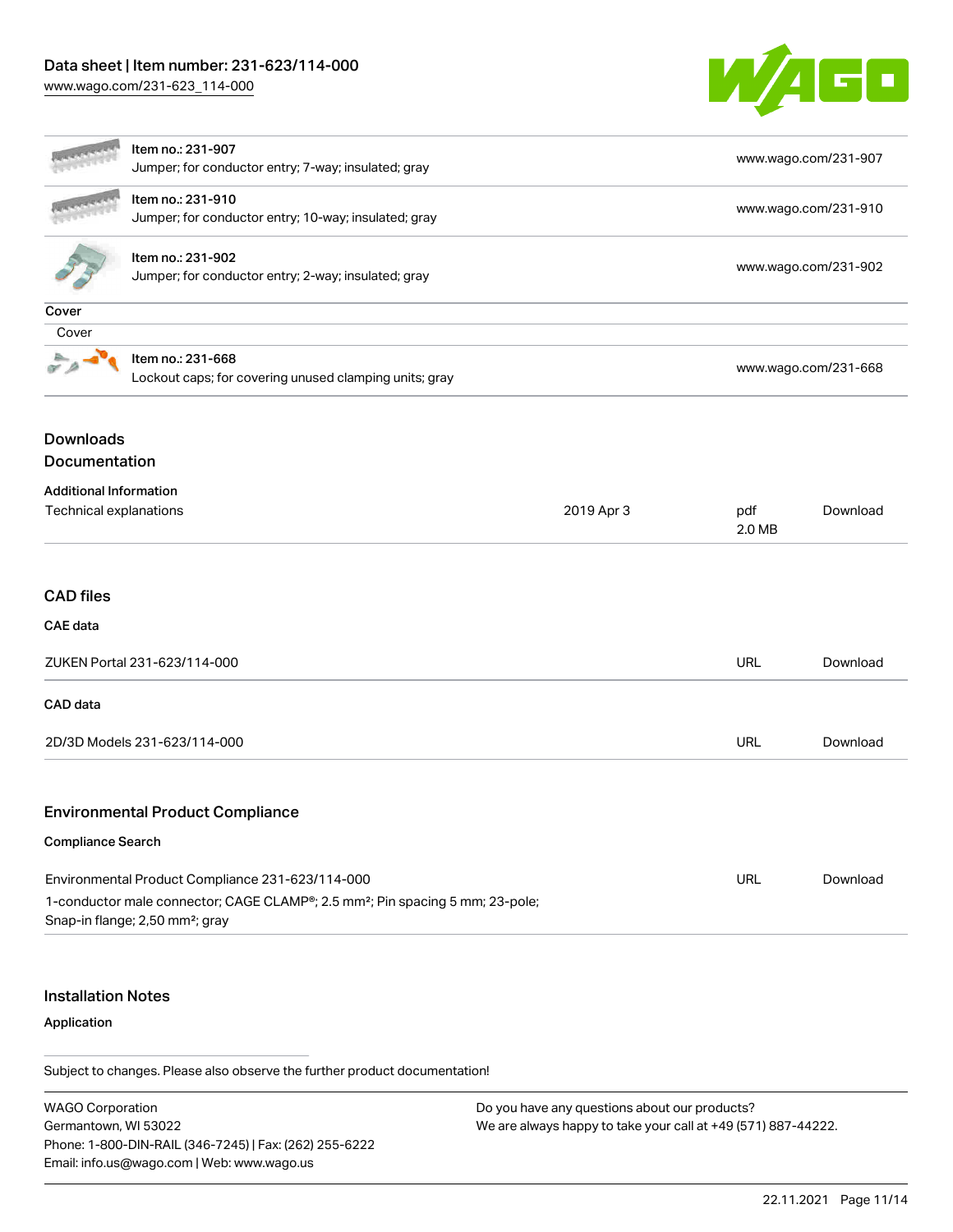



Male connector, with snap-in flanges, for feedthrough applications, for 0.5 … 2.5 mm plate thickness



Inserting a conductor via 3.5 mm screwdriver – CAGE CLAMP® actuation parallel to conductor entry.



Inserting a conductor via 3.5 mm screwdriver – CAGE CLAMP® actuation perpendicular to conductor entry.



Inserting a conductor into CAGE CLAMP® unit via operating lever (231-291).



Inserting a conductor via operating tool.

Coding

Subject to changes. Please also observe the further product documentation!

WAGO Corporation Germantown, WI 53022 Phone: 1-800-DIN-RAIL (346-7245) | Fax: (262) 255-6222 Email: info.us@wago.com | Web: www.wago.us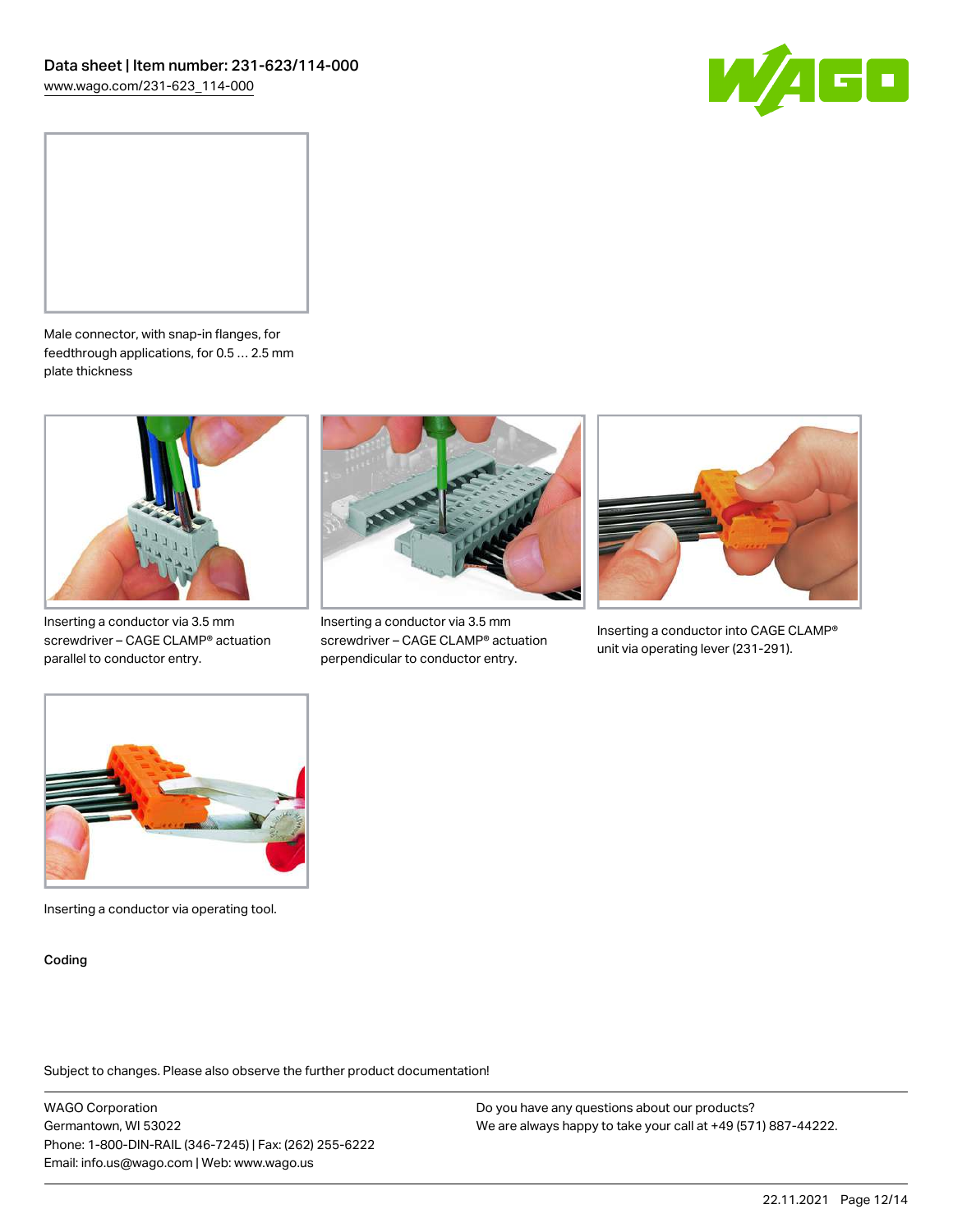



Coding a male header – fitting coding key(s).



Testing – female connector with CAGE CLAMP®

Integrated test ports for testing perpendicular to conductor entry via 2 or 2.3 mm Ø test plug

#### Installation



Male connector with strain relief plate



Strain relief housing shown with a male connector equipped with CAGE CLAMP®

#### Marking

Subject to changes. Please also observe the further product documentation!

WAGO Corporation Germantown, WI 53022 Phone: 1-800-DIN-RAIL (346-7245) | Fax: (262) 255-6222 Email: info.us@wago.com | Web: www.wago.us